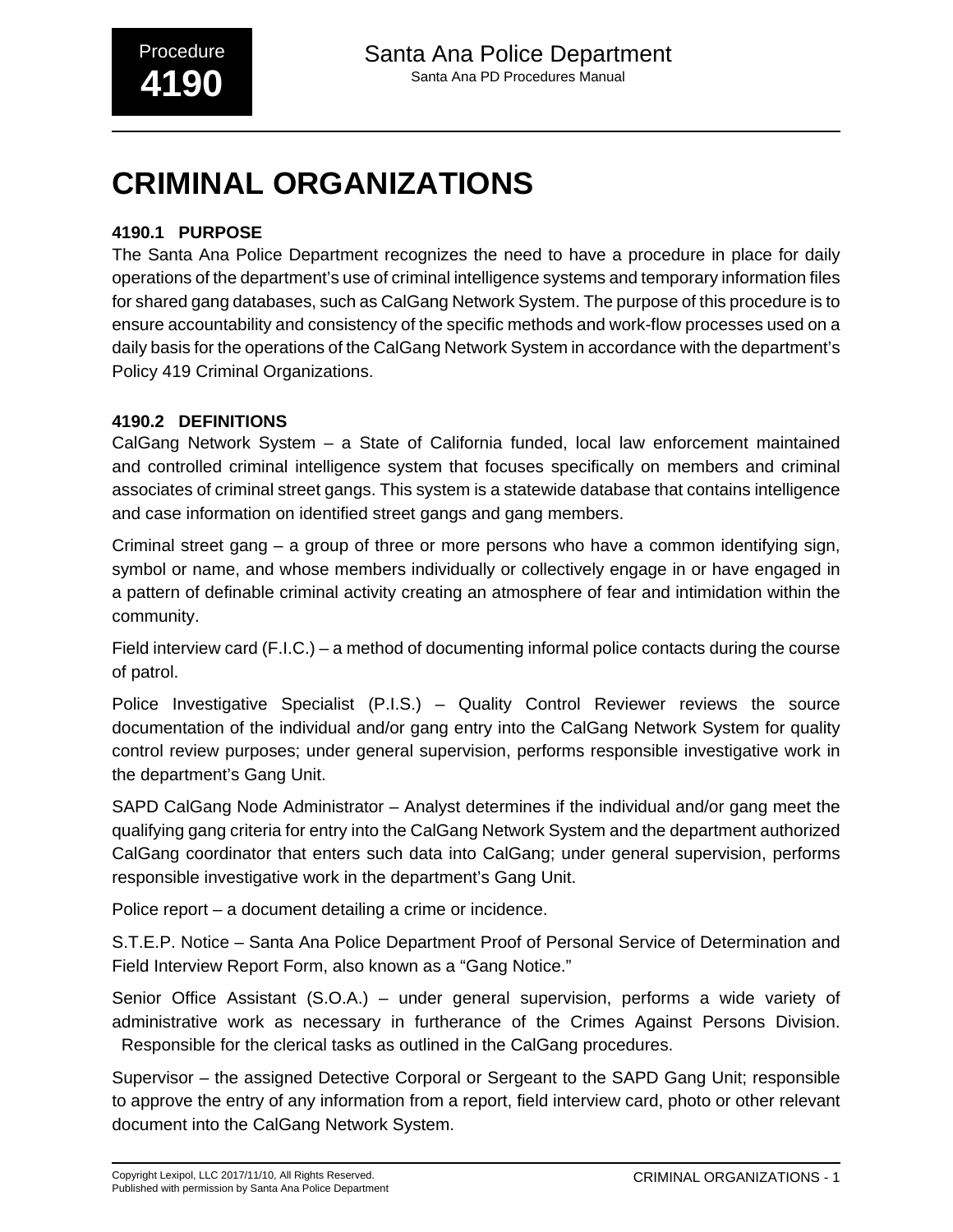# Santa Ana Police Department

Santa Ana PD Procedures Manual

# CRIMINAL ORGANIZATIONS

#### **4190.3 PROCEDURE**

The following procedures define the required criteria and work-flow processes for entering all gang-related crime data into CalGang. Specifically, individual procedures for the work-flow process of entering individual and gang entries into CalGang; supervisory reviews; tracking system for CalGang information sharing; inclusion notifications and removal request requirements. The guidelines below provide detailed descriptions of the responsibilities assigned to specific Gang Unit personnel. The department's CalGang Network System procedures ensure they align with state law, CalGang policy, federal regulations, and state guidelines.

#### **4190.4 INPUT OF INFORMATION INTO CALGANG AND SUPERVISORY REVIEW**

The department recognizes the need to identify a process for entering, evaluating, and auditing the data in CalGang. The gang intelligence information used to identify individuals and gangs for CalGang files generally consists of data extracted from source documents (i.e., field interview cards, S.T.E.P. notices, and/or police reports).

#### 4190.4.1 WORK-FLOW PROCESS

- 1. Gang-related criminal intelligence information is primarily gathered by sworn personnel who may document their contact with a suspected gang member(s) and/ or gang in a source document.
- 2. The field interview cards and S.T.E.P. notices completed by Patrol personnel are dropped off in the Station Supervisor's office. The police reports are forwarded from the Records Division to the Gang Unit Sergeant's office.
- 3. The Senior Office Assistant assigned to Crimes Against Persons should collect the field interview cards and S.T.E.P. notices from the Station Supervisor's office and the police reports from the Gang Unit Sergeant's office. The collected source documents should be delivered to the SAPD CalGang Node Administrator for review.
- 4. The SAPD CalGang Node Administrator will determine if the individual and/or gang meet the qualifying gang criteria for entry into CalGang.
	- A. CalGang policy requires, with one exception, that a user agency identify two documented criteria for initially entering a person into CalGang.\*
	- B. Criteria to determine gang member profile:
		- I. Subject has admitted to being a gang member
		- II. Subject has been arrested with known gang members for offenses consistent with gang activity
		- III. Subject has been identified as a gang member by a reliable informant/ source
		- IV. Subject has been identified as a gang member by an untested informant
		- V. Subject has been seen affiliating with documented gang members
		- VI. Subject has been seen displaying gang symbols and/or hand signs
		- VII. Subject has been seen frequenting gang areas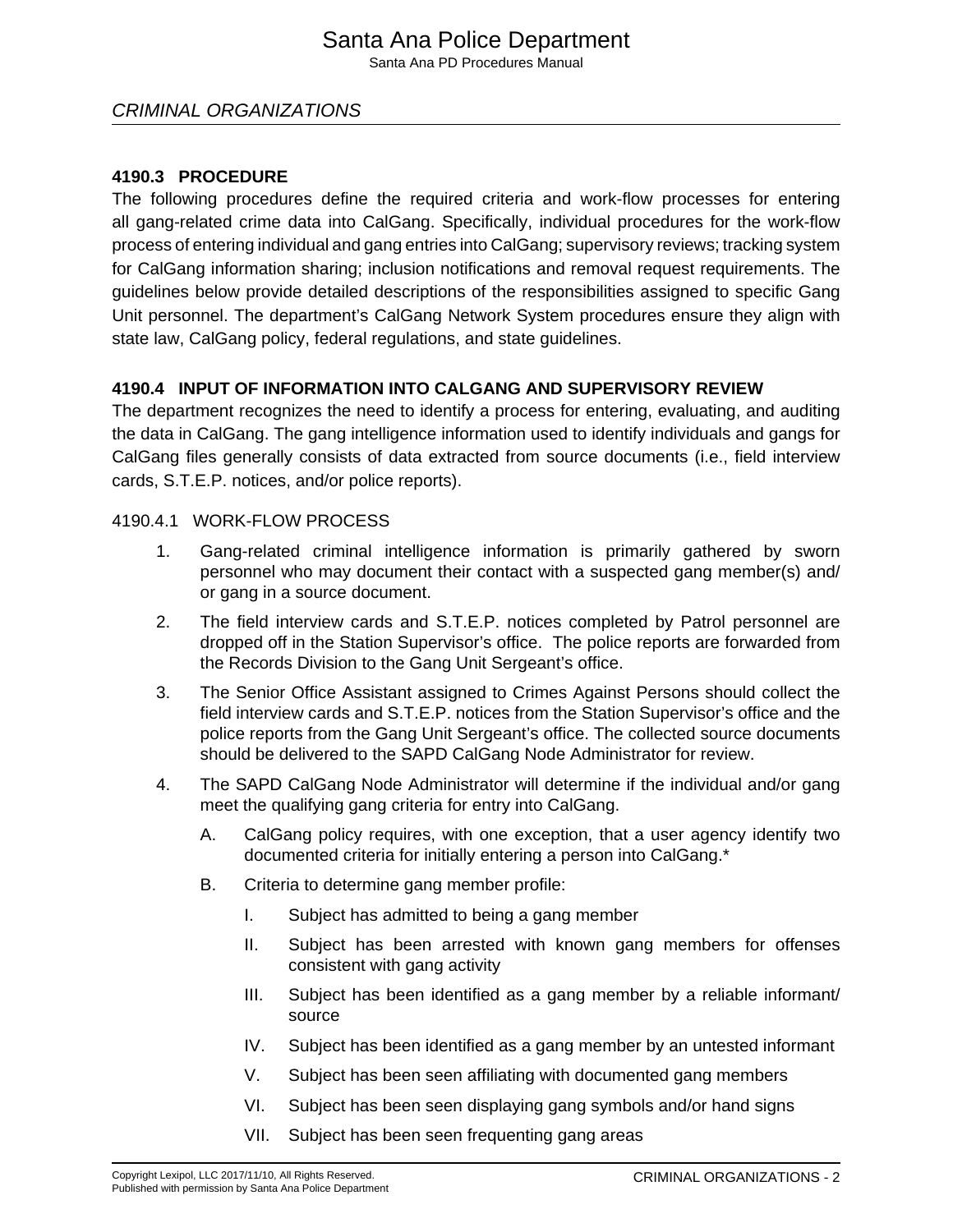Santa Ana PD Procedures Manual

# CRIMINAL ORGANIZATIONS

- VIII. Subject has been seen wearing gang dress
- IX. Subject is known to have gang tattoos
- X. In custody Classification interview\* (All others require two criteria)
- C. Criteria to determine gang profile:
	- I. Analyst will conduct an analysis of the information obtained to establish reasonable suspicion of organization's criminal activity before requesting inclusion of such organizations in CalGang
	- II. Analysis for Gang Review:
		- (a) Three or more members, and
		- (b) Common sign, symbol, or name, and
		- (c) Members individually or collectively engage in a pattern of criminal gang activity
	- III. Organization must meet the criminal street gang definition per CalGang policy
- 5. The SAPD CalGang Node Administrator should forward field interview cards, S.T.E.P. notices, and/or police reports to the Gang Unit's Supervisor who should perform the required supervisory review of the police officer's documentation.
	- A. The Supervisor is responsible for verifying and reviewing such information that would qualify individual and/or gang entries into CalGang.
	- B. The Supervisor will initial the source document to indicate his/her approval of the information prior to input into CalGang (i.e. initials, badge number and date).
- 6. The Gang Unit's Supervisor should forward the field interview cards, S.T.E.P. notices, and/or police reports after his/her supervisory review to the Police Investigative Specialist assigned as the Quality Control Reviewer.
- 7. The Quality Control Reviewer will perform quality control review of the source documentation to ensure the existence of proper support for each criterion and initial the source document to indicate his/her approval of the information meeting required qualifying criteria (i.e. initials, badge number & date).
- 8. The Quality Control Reviewer should forward the field interview cards, S.T.E.P. notices, and/or police reports to the designated SAPD CalGang Node Administrator.
- 9. The SAPD CalGang Node Administrator should enter the data of the individual and/or gang that meet the qualifying gang member/gang membership criteria into CalGang. When a CalGang record is created, the person inputting the information should:
	- A. Accurately enter all data into specified fields in CalGang
	- B. Clearly indicate what source documents were used to create the file
	- C. Maintain original source document in a central location at the originating unit for not less than five years (retention period)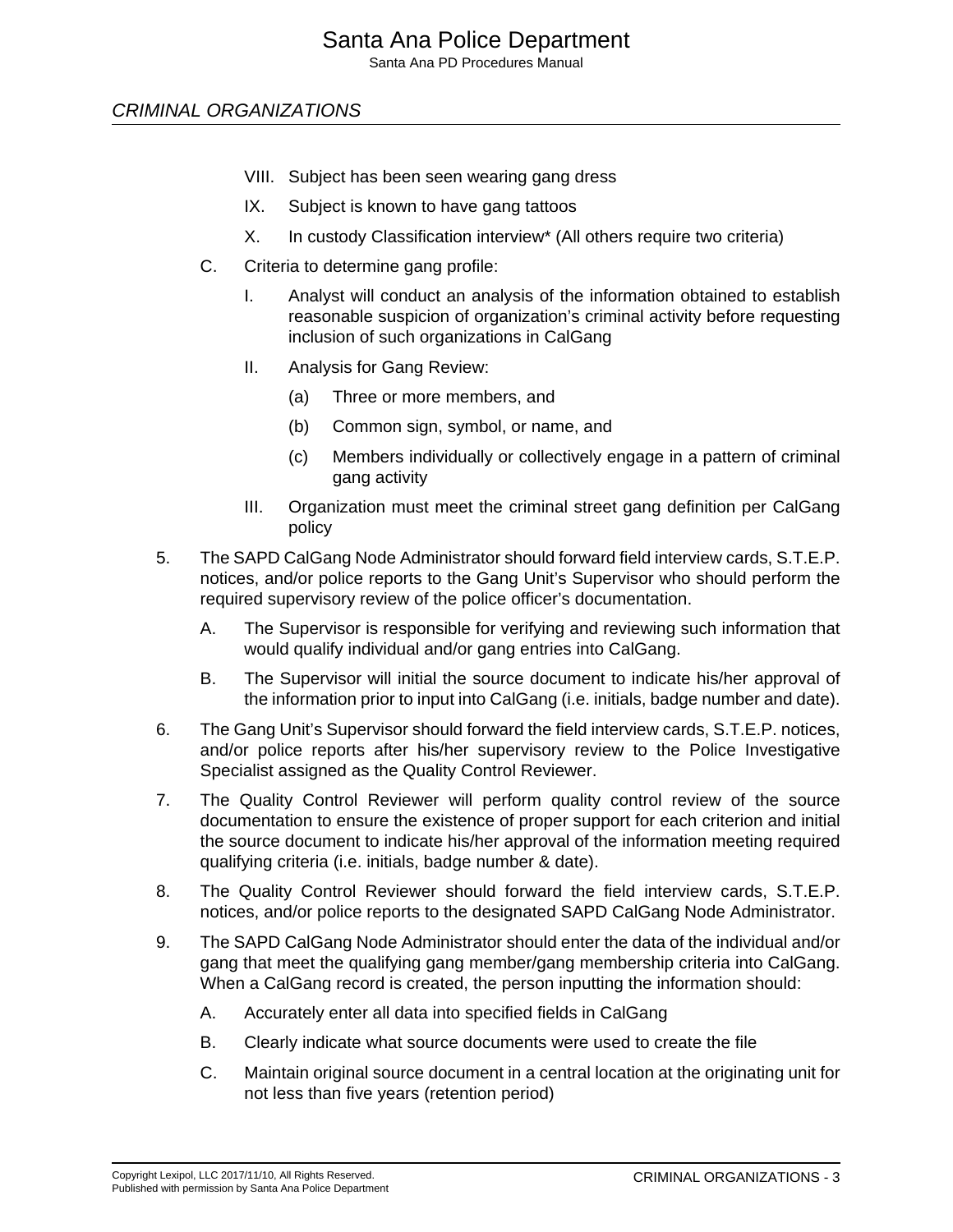10. The SAPD CalGang Node Administrator should forward the field interview cards and police reports to the Records Division (responsible for scanning/uploading documents into Laserfiche) and file the S.T.E.P. notices in the Gang's Unit secure storage room.

#### 4190.4.2 CALGANG PURGE CRITERIA

- 1. The Police Investigative Specialist is responsible for review of SAPD records that have been entered into CalGang to ensure all criminal street gangs entered into CalGang meet reasonable suspicion requirements. At the completion of an initial review/audit of all current criminal street gangs entered into CalGang the Police Investigative Specialist will be responsible for review of any future group, and supporting documentation, being considered for inclusion into CalGang.
- 2. The Police Investigative Specialist is responsible for review of all existing SAPD individual records to ensure the existence of proper source documentation for each criterion. Congruently the Police Investigative Specialist will be responsible for review of all source documents considered for inclusion into CalGang.
- 3. On an annual basis, the Police Investigative Specialist and SAPD CalGang Node Administrator will be responsible for conducting an internal review of CalGang records to ensure intelligence remains current, accurate, relevant, and complete.
- 4. The Investigations Bureau Commander or his/her designee can request additional audits of CalGang on an as needed basis.
- 5. CalGang records not modified by the addition of new criteria for a 5-year period will be purged.

#### **4190.5 TRACKING SYSTEM FOR CALGANG INFORMATION SHARING PROCESS**

CalGang information shall be treated as confidential criminal intelligence information. It is important to emphasize the major responsibilities that accompany the operation of a criminal intelligence system, specifically the protection of the privacy of the individuals and/or organizations whose names are entered into CalGang Network System.

In order to ensure CalGang information is properly shared, the following tracking system procedural guidelines should be followed by the authorized department's CalGang users. CalGang information shall be shared for an official law enforcement purpose only. Information may be released only to law enforcement employees authorized to receive criminal intelligence information, and those employees/requesters that have a "right to know" as well as a "need to know" regarding the information. The department uses CalGang's Proxy Login feature in order to track its information sharing requests.

#### 4190.5.1 WORK-FLOW PROCESS

- 1. Authorized CalGang users shall log in to the CalGang Network System with their personal user login information.
- 2. The department's authorized CalGang user must complete the mandatory Proxy User Information field boxes with the Requester's Contact Information (i.e., first & last name,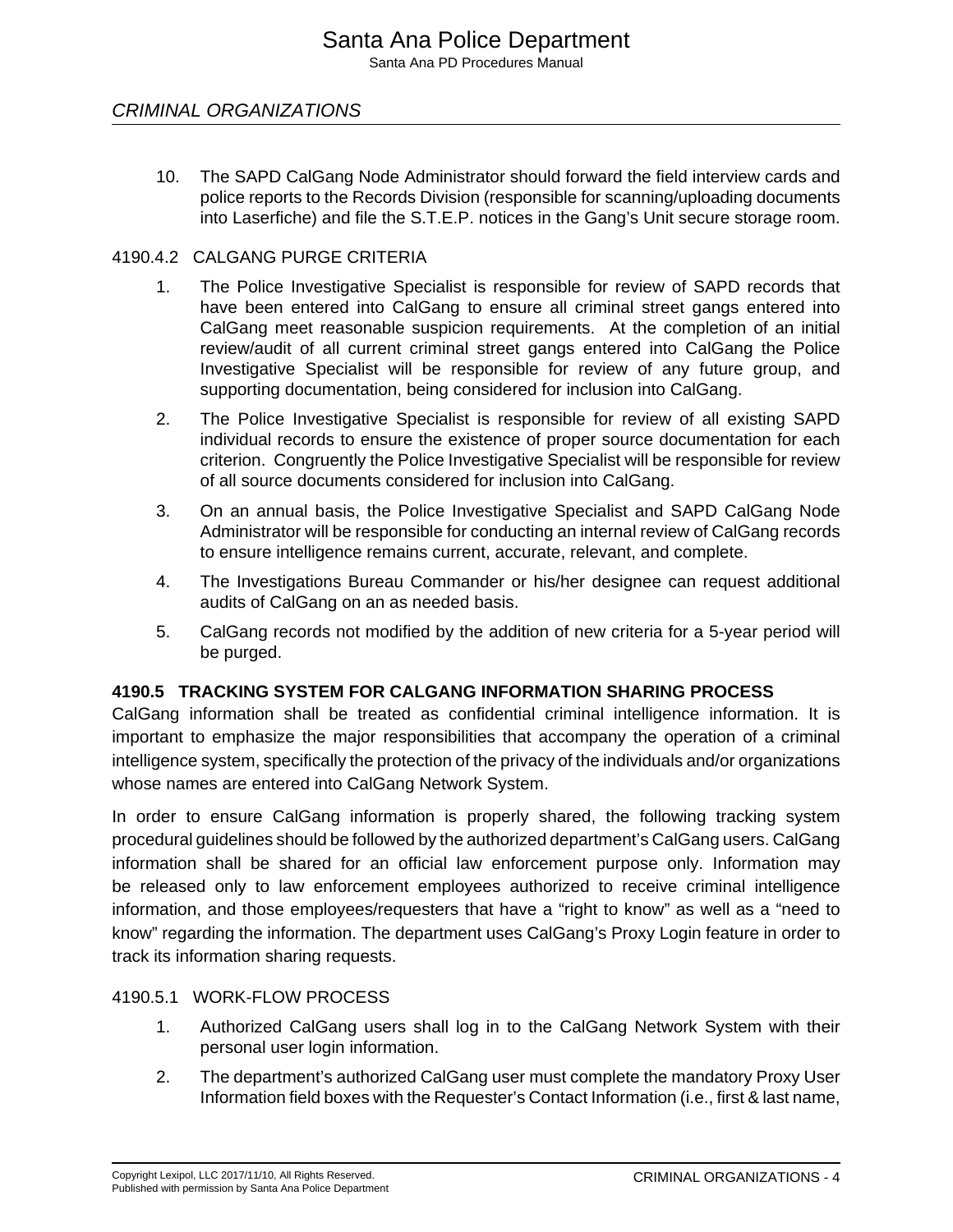badge number, law enforcement agency, phone number, email and comments) in order to enable the Proxy Login feature in CalGang.

- 3. The authorized user should document under the Proxy Comments field box the requester's "need and right to know" (i.e., regarding criminal investigation/case number, if available).
- 4. Upon completion of the required Proxy User Information field boxes, the CalGang User should continue with the internal/external requester's search for the individual and/or gang.

# **4190.6 INDIVIDUAL RECORDS NOTIFICATION PROCESS**

#### 4190.6.1 PENAL CODE SECTION 186.4

Effective January 1, 2017 the California Penal Code Section 186.34 states:

- 1. (d) To the extent a local law enforcement agency elects to utilize a shared gang database, as defined in subdivision (a), prior to a local law enforcement agency designating a person as a suspected gang member, associate, or affiliate in a shared gang database, or submitting a document to the Attorney General's office for the purpose of designating a person in a shared gang database, or otherwise identifying the person in a shared gang database, the local law enforcement agency shall provide written notice to the person, and shall, if the person is under 18 years of age, provide written notice to the person and his or her parent or guardian, of the designation and the basis for the designation, unless providing that notification would compromise an active criminal investigation or compromise the health or safety of the minor (emphasis added).
- 2. The notice described in paragraph (1) shall describe the process for the person, or, if the person is under 18 years of age, for his or her parent or guardian, or an attorney working on behalf of the person, to contest the designation of the person in the database. The notice shall also inform the person of the reason for his or her designation in the database (emphasis added).

The department shall provide written notice to the individual of the designation and the basis for the designation, unless providing that notification would compromise an active criminal investigation or compromise the health or safety of the minor. The notice shall describe the process for the person, or an attorney working on behalf of the person, to contest the designation of the person in the database. The notice shall also inform the person of the reason for his/her designation in the database.

The notification letter is only required to be sent for new entries. Any subsequent entries in a shared gang database do not require notification of an individual's possible inclusion.

Individuals shall submit written documentation to the Santa Ana Police Department Gang Unit to contest the designation in our files and shared gang database, such as CalGang.

Refer to the requirements and guidelines under Procedure 419(VIII) CalGang Contestation/ Removal Request Process.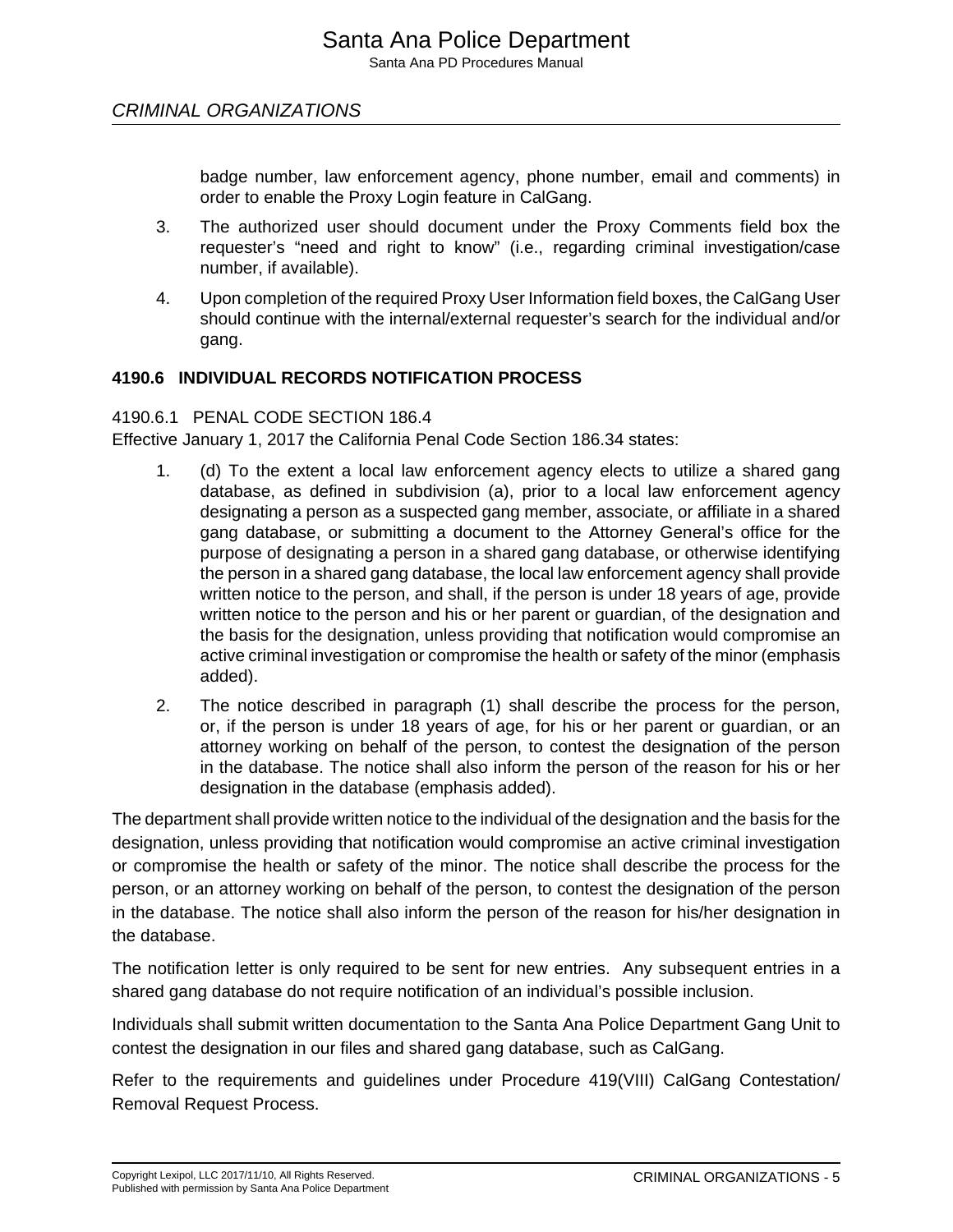#### 4190.6.2 WORK-FLOW PROCESS

- 1. An employee of this Department with the requisite training and experience determines if a subject meets the minimum criteria required to be designated as a gang member. The employee's source document (i.e. field interview card, S.T.E.P. notice, and/or police report) is forwarded to the Gang Unit for further review.
- 2. Upon receipt of the source document in the Gang Unit, the SAPD CalGang Node Administrator will search the individual in the CalGang Network System and verify if a notification letter has been previously sent to the individual. If there is an existing CalGang file for the individual and a notification letter was previously sent, then no further notification is required and the new contact for the individual should be added to their CalGang file.
- 3. If the individual is not found in the CalGang Network System, the SAPD CalGang Node Administrator shall send to the individual the department's "Notification Pursuant to Penal Code §186.34" letter.
- 4. The SAPD CalGang Node Administrator should enter the subject's information (i.e. date of incident, name, date of birth, notification letter sent date and notes) into the Gang Unit's internal spreadsheet for PC186.34 Adult Log.

#### **4190.7 JUVENILE RECORDS NOTIFICATION PROCESS**

When a juvenile is about to be entered into a shared gang database, such as CalGang, California Penal Code Section 186.34 (law's text is found under Procedure 4190.6 Individual Records Notification Process) requires the law enforcement agency to send a written notice of the designation and the basis for the designation to the juvenile and his/her parent or guardian, unless providing that notification would compromise an active criminal investigation or compromise the health or safety of the minor. The notice shall describe the process for the person, or if the person is under 18 years of age, for his/her parent or guardian, or an attorney working on behalf of the person, to contest the designation of the person in the database. The notice shall also inform the person of the reason for his/her designation in the database.

- This applies to new subject juveniles records when the entry is dated January 1, 2014 or after. The law does not apply to juveniles who have previously been entered into CalGang prior to January 1, 2014
- The notification letter is only required to be sent for an initial entry into a shared gang database

The department shall send written notice of the designation to the juvenile and his/her parent or guardian before adding the juvenile into CalGang. According to the statute, the juvenile or his/her parent or guardian may submit written documentation to the law enforcement agency contesting the designation.

#### 4190.7.1 WORK-FLOW PROCESS

1. An employee of this Department with the requisite training and experience determines if a subject meets the minimum criteria required to be designated as a gang member.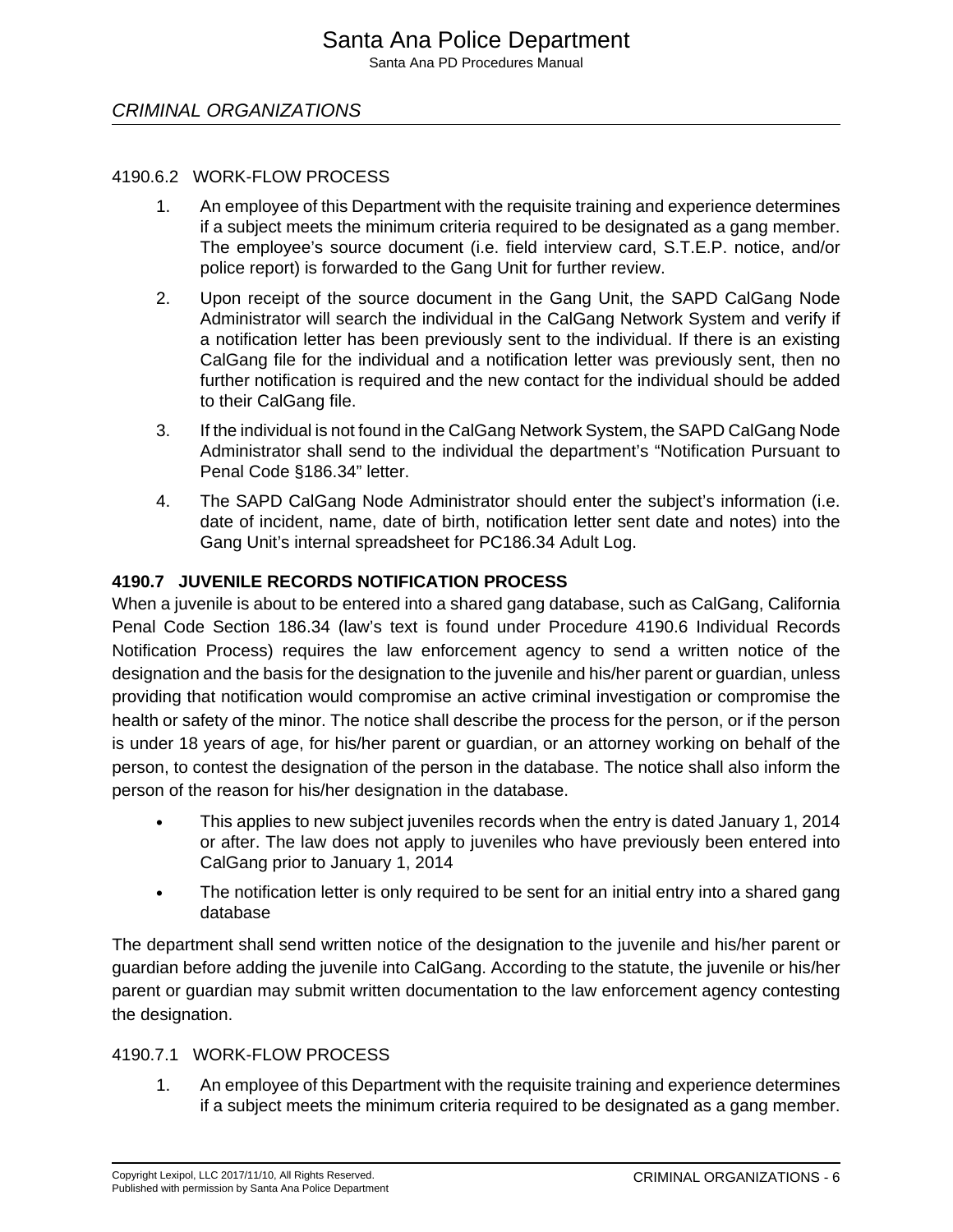The employee's source document (i.e. field interview card, S.T.E.P. notice, and/or police report) is forwarded to the Gang Unit for further review.

- 2. Upon receipt of the source document in the Gang Unit, the SAPD CalGang Node Administrator should search the individual in the CalGang System and verify if a notification letter has been previously sent to the juvenile and to his/her parent or guardian. If there is an existing CalGang file for the juvenile and a notification letter was previously sent, no further notification needs to be sent and the new contact for the juvenile should be added to their CalGang file.
- 3. If the juvenile is not found in CalGang, the SAPD CalGang Node Administrator shall send to the new juvenile the department's "Juvenile Notification Pursuant to Penal Code §186.34" letter and to his or her parent/guardian the department's "Parent Notification Pursuant to Penal Code §186.34" letter.
- 4. The SAPD CalGang Node Administrator is required to check a validation box in the CalGang Network System verifying the juvenile and his/her parent or guardian has been sent a written notice of the entry into the intelligence database.
- 5. The SAPD CalGang Node Administrator shall enter the subject's information (i.e. date of incident, minor's name, parent/guardian name, date of birth, juvenile & parent notification letter sent date and notes) into the Gang Unit's internal spreadsheet for PC 186.34 Juvenile Log.

# **4190.8 INFORMATION REQUESTS FROM A PERSON, PARENT, GUARDIAN OR ATTORNEY**

Pursuant to California Penal Code Section 186.34(e)(1)(A), "a person, or, if the person is under 18 years of age, his or her parent or guardian, or an attorney working on behalf of the person may request information of any law enforcement agency as to whether the person is designated as a suspected gang member, associate, or affiliate in a shared gang database accessible by that law enforcement agency and what law enforcement agency made the designation."

This information request must be in writing. The department shall provide the information requested, unless doing so would compromise an active criminal investigation or compromise the health or safety of the person if the person is under 18 years of age. The department shall respond to a valid request in writing to the person making the request within 30 calendar days of receipt of the request.

#### 4190.8.1 WORK-FLOW PROCESS

- 1. The Gang Unit receives a written request from a person or, if the person is under 18 years of age, from his or her parent/guardian, or from an attorney requesting information from the department regarding their designation in a shared gang database.
- 2. A Gang Unit Supervisor will review the request.
- 3. A Gang Unit Supervisor should complete the "Information Notification Pursuant to California Penal Code § 186.34" letter and send it to the person who made the request within 30 calendar days of receipt of the request.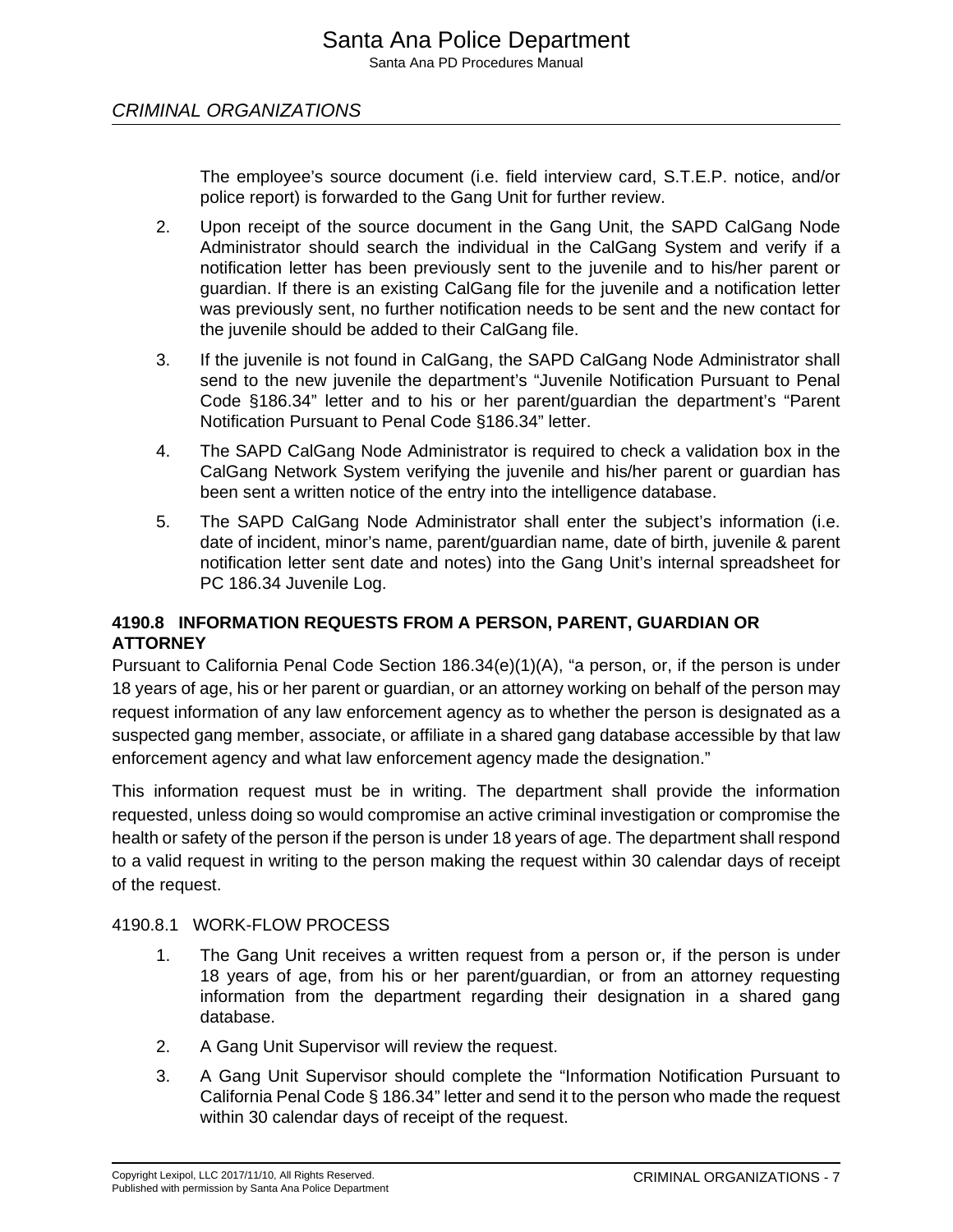- 4. A Gang Unit Supervisor, Police Investigative Specialist, SAPD CalGang Node Administrator, or Detective should enter the requester's information, contact date, attorney's information, and response date into Gang Unit's internal spreadsheet for Database Inquiries Pursuant to CPC § 186.34.
- 5. A copy of the requester's written request will be returned with the completed Database Inquiries Pursuant to CPC § 186.34 form. A digital copy of the written request should be saved to a shared folder, but this is not required by law.

# **4190.9 CALGANG CONTESTATION/REMOVAL REQUEST PROCESS**

In order for a person or juvenile to qualify for removal from CalGang, the individual and or attorney, or if the person is under 18 years of age his or her parent/guardian must contact the Santa Ana Police Department in writing to initiate the contestation process. The subject may appeal their inclusion in our files and the shared gang database, such as CalGang, by submitting written documentation to:

Santa Ana Police Department

Attention: Gang Unit

60 Civic Center Plaza

Santa Ana, California 92702

#### 4190.9.1 WORK-FLOW PROCESS

The following shall be conducted within thirty (30) days of submission of the written documentation contesting the designation (removal request):

- 1. The department's Gang Unit receives a letter and/or other written notification from a subject contesting inclusion in our files and the shared gang database.
- 2. A Gang Unit Supervisor should conduct a background of the subject contesting inclusion.
- 3. Upon review, if insufficient information exists to support inclusion into the shared gang database, the subject should be notified verbally and in writing they will not be included.
- 4. However, if information exists that would support the subject's inclusion the Gang Unit Supervisor should contact the subject, his/her parent/guardian, or attorney in an attempt to provide further explanation for the decision. The Supervisor should attempt to gain additional insight as to why the subject feels they should not be included in the database. Meeting with the subject, his/her parent/guardian, and/or attorney is highly encouraged.
- 5. Following the subject's background review and meeting, the Supervisor will consider the information provided and render his/her decision.
- 6. The Supervisor should conduct a peer review with a secondary gang evaluator and gain a second opinion to decide whether the subject should remain in the shared gang database, or be removed. If overwhelming documentation in support of inclusion exists a peer review is not required.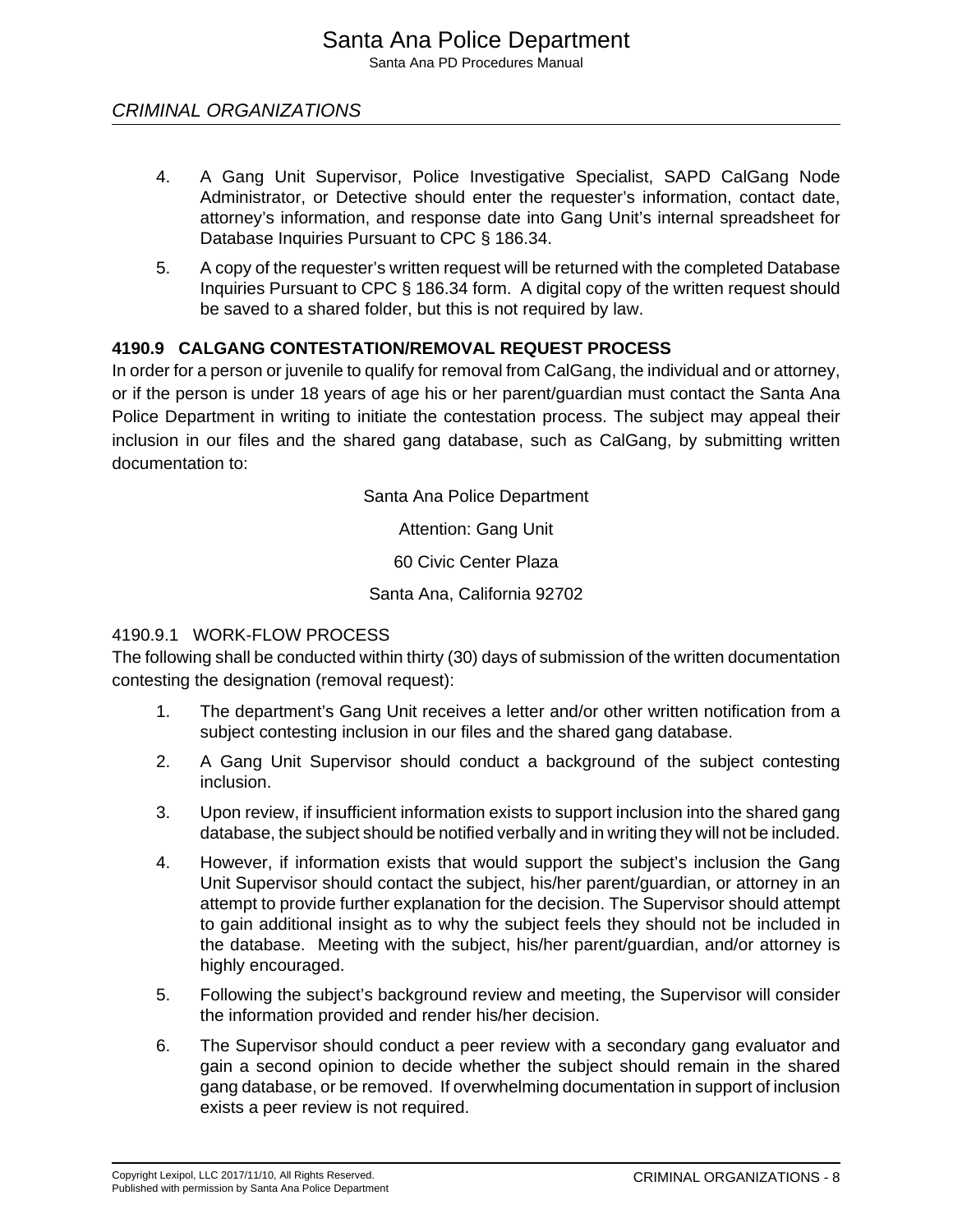- A. If both evaluators agree on the subject's inclusion in CalGang, the Gang Unit Supervisor shall inform the subject they will be included in a shared gang database. Consequently, the department is denying the request for removal and the notice of determination shall state the reason for the denial. The subject may appeal the denial pursuant to California Penal Code Section 186.35.
- B. If a peer review was conducted and the evaluators disagree about the inclusion, the subject should not be included in CalGang.
- 7. The Department's practice will be to notify the subject of the department's decision verbally and in writing. If the Supervisor is unable to contact the subject to inform him/ her verbally, a written determination notice will suffice.
- 8. The department shall provide the individual, parent/guardian, and/or attorney with written notification of the outcome within thirty (30) days of receipt of their written documentation.
- 9. A Gang Unit Supervisor shall complete and send the department's "Determination Review – Inclusion into Shared Law Enforcement Database Notification Pursuant to Penal Code § 186.34" letter to the subject informing the individual, parent/guardian, and/or attorney if the person will or will not be included in a shared gang database.
- 10. The SAPD CalGang Node Administrator will enter the individual, parent/guardian, and or attorney contestation response date, SAPD determination review outcome, and final response date into the Gang Unit's internal spreadsheet for PC 186.34 Adult & Juvenile Log.

The primary gang evaluator shall be a Gang Unit Supervisor. If a peer review was conducted, the employee used for the peer review should have the requisite training and experience to be a subject matter expert in the field of criminal street gangs. In the event the subject is represented by an attorney to represent him/her, the process will not change. Since this is not a criminal proceeding, the subject is not entitled to legal representation. However, the department will network with an attorney acting on behalf of the subject.

# **4190.10 GANG UNIT INTERVENTION AND PREVENTION MEETINGS**

Individuals (minors and adults) and/or parents/guardians of juveniles may contact the department in person or via phone call inquiring about the Notification Letters they received from the police department. The Police Investigative Specialist will provide general information about the Notification Letter, answer public inquiries, and explain the contestation process.

Individuals may request a meeting with the department's Gang Unit to learn more about their minor son/daughter's contact with police officers. If the parent/guardian of the minor requests an intervention/prevention meeting with the Gang Unit, the Police Investigative Specialist will assist in accommodating such request upon approval from a Gang Unit Supervisor.

The Police Investigative Specialist should enter the individual's contact information (i.e., date of contact, minor's name & date of birth, parent/guardian name(s), phone number, contestation information provided, requested parent meeting, notes, meeting's attendees, and intervention/